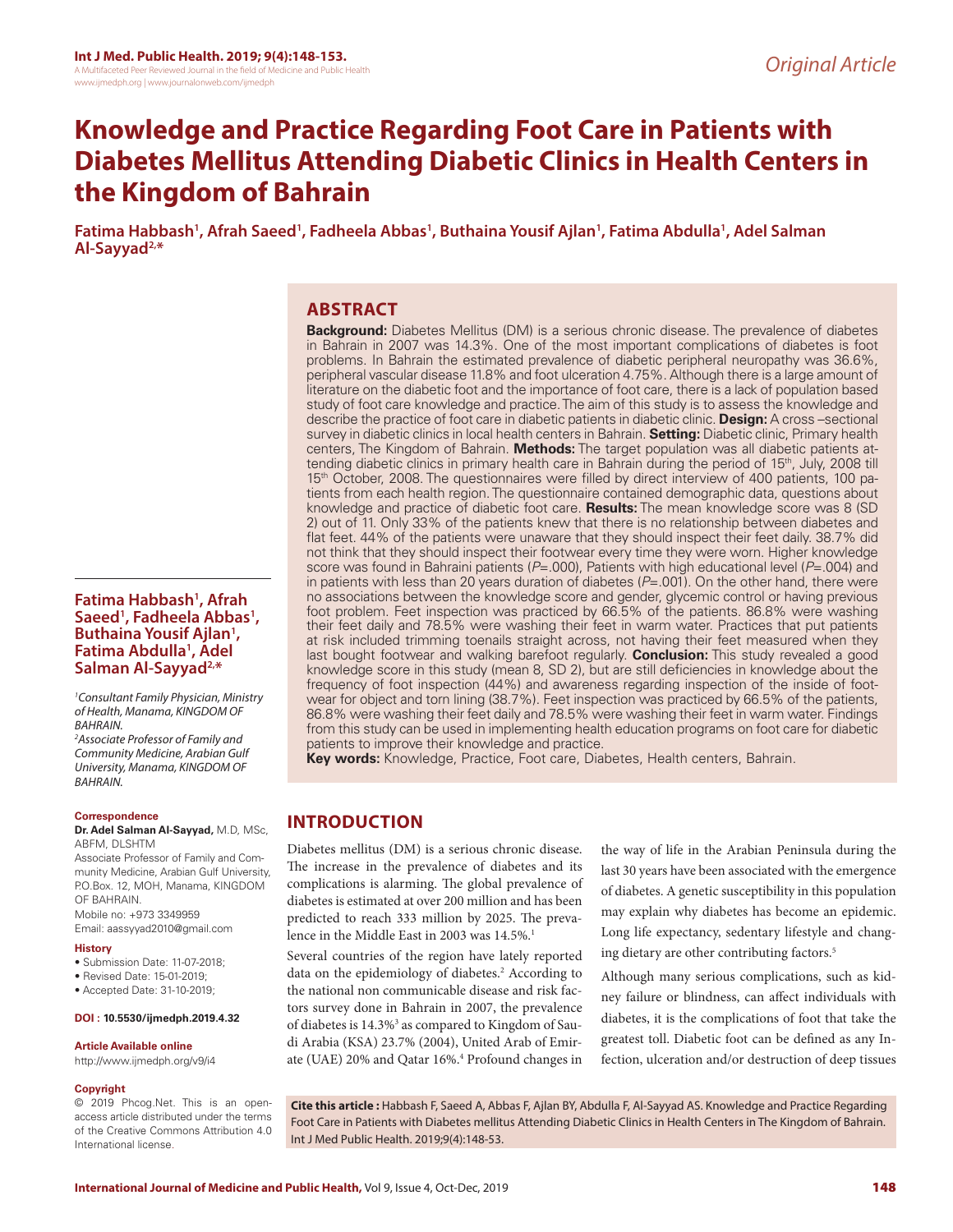associated with neurological abnormalities and various degrees of peripheral vascular disease in the lower limb".6

Diabetic foot ulcers are classified to 2 main types: neuropathic and neuro ischemic. Neuropathy has sensory, motor and autonomic components. Sensory loss results in loss of protective sensation and unnoticed foot injuries. Loss of motor control to the small muscles of the feet results in a claw foot deformity. Autonomic neuropathy leads to vasomotor denervation and arteriovenous shunting. This compromises the ability to direct blood flow to the capillary beds. Ischemia can affect the large blood vessels resulting in atheroma of the femoral, popliteal and tibial vessels. Small vessel ischemic changes may affect the microcirculation.<sup>7</sup>

Worldwide, more than a million lower leg amputations are performed each year as a consequence of diabetes, which means that in every 30 sec a lower limb is lost to diabetes somewhere in the world. This figure is unacceptably high. The treatment and subsequent care of people with diabetic foot problems have a significant impact on health care budgets and potentially devastating effect on the lives of affected individuals and their family members, particularly in developing countries.<sup>8</sup>

Substantial evidence concludes that Diabetic Neuropathy (DN) leading to Foot Ulceration (FU) is associated with increased morbidity and increased risk of mortality. The estimated prevalence of diabetic peripheral neuropathy was 33.5% in Greece,<sup>8</sup> 32.3% in Italy,<sup>9</sup> 39% in UAE<sup>10</sup> and 36.6% in Bahrain.11 On the other hand peripheral vascular disease prevalence was 12.7% in Greece, $8\,12\%$  in UAE<sup>10</sup> and 11.8% in Bahrain<sup>11</sup> and foot ulceration estimated to be 4.75% in Greece<sup>8</sup> and 5.9% in Bahrain.<sup>11</sup>

A nationwide primary care diabetes clinic-based study was conducted in Bahrain (2005) to assess the prevalence of diabetic foot problem and its potential risk factors concluded that: older age, longer duration of diabetes, current smoking, were significant risk factors for foot ulceration.<sup>11</sup> In KSA Type 2 diabetics (84%) were found to be more prone to develop diabetic neuropathy than type I  $(16\%)$ .<sup>1</sup>

A study in the United States (US) showed that the strongest association with foot ulceration was duration of disease of [greater than or equal to] 21 years (odd ratio OR= 2.3).<sup>12</sup> A mean diabetes duration associated with diabetic neuropathy was 10.6 +/- 6.56 years in the previous study in KSA.<sup>1</sup>

In one study done in US, Foot ulcers were significantly more prevalent among insulin users (OR=1.6) than among persons who did not use insulin  $(p<0.001)$ .<sup>12</sup> On the other hand in KSA only 28% of patients with diabetic neuropathy were on insulin, 63% on Oral Hypoglycemic (OHG) agents and 5% on diet alone and the remaining 4% were using combined OHG agents and insulin.<sup>1</sup>

Foot ulcer increased with smoking from 10.3% among nonsmokers to 11.9% among former smokers to 15.8% among current smokers.<sup>1</sup>

A study was conducted in the United Kingdom (UK) to assess the knowledge and practice of foot care in people with diabetes. A knowledge score was calculated and the mean knowledge score was (6.5 out of 11). There was a positive correlation between the score and having received advice on foot care. Deficiencies in knowledge included the inability to sense minor injury to the feet (47.3%), proneness to ulceration (52.4%) and effect of smoking on the circulation (44.5%).<sup>13</sup> While in India, 6.6% of diabetic patients knew about diabetic gangrene.<sup>14</sup>

Results regarding practice of foot care showed that 71.6% of diabetics were taking care of their foot by regular washing (63.3%) and by regular inspection  $(8.3\%)^{13}$  In the UK 24.6% of diabetics never visited a chiropodist, (18.5%) failed to inspect their feet and 83% did not have their feet measured when they last purchased shoes. The results highlight areas where efforts to improve knowledge and practice may contribute to the prevention of foot ulcers and amputation.<sup>13</sup>

Although there is a large amount of literature on the diabetic foot and the importance of foot care,<sup>15-17</sup> there is a limited population based study of foot care knowledge and practice.13,18-20 In addition the outlook and research on foot care knowledge and education in patients with this disease is still not established. Therefore, this research aims to assess patients' knowledge and practice of foot care, since it can prevent foot complications.

#### **METHODS**

#### *Study design*

A cross –sectional survey in diabetic clinics in local health centers in Bahrain.

#### Sample size

Using the following formula to calculate the sample size Sample size= $Z^2P(1-P)$ 

$$
d^2 \\
$$

Where Z=1.96(for 95% level of confidence)

*P*=0.5(as we assumed 50% of knowledge score)

D=0.05(as we assumed confidence interval between 0.45 to 0.55)

The sample size was calculated as 384 and 400 patients were taken to overcome the non-responders.

#### Sampling method

There are 22 health centers in Bahrain distributed in 4 health regions. In each one there is a diabetic clinic, with registry of appointments. The target group was all adult (20 years and above) diabetic patients attending diabetic clinics in primary health care in Bahrain during the period of 15<sup>th</sup> July, 2008 till 15<sup>th</sup> October, 2008. Since the sample size was 400 a convenient sample of 100 patients were interviewed from each health region. Assuming that the population in each health region share similar characteristics any health center in its region was eligible to be selected. The sample was selected from diabetic patients >20 years attending diabetic clinics in these health centers.

#### Data collection tool

In order to assess the knowledge and practice of foot care in diabetic patients attending health centers, we used a questionnaire adopted from a previous study (R.D. Pollock, N.C. Unwin, V. Connolly).<sup>13</sup>

Permission obtained from the author of the study to use the questionnaire.

The original questionnaire consists of 2 parts:

1. Knowledge:

- a. Foot problem (minor injury, infection and delayed wound healing and foot ulcer).
- b. Effect of smoking on foot circulation.
- c. Frequency of foot washing and inspection of feet and feet wear.
- d. Response to foot problem (redness, bleeding and corn).
- e. Temperature of water used in foot wash.

#### 2. Practice:

- a. Inspection and washing of foot.
- b. Trimming of toenails
- c. Foot wear selection
- d. Wrong behavior(wear elasticated hosiery, use sharp instrument, walk per foot and add irritant to water

A third part was added to the original questionnaire contains demographic data and information about patient medical history which in-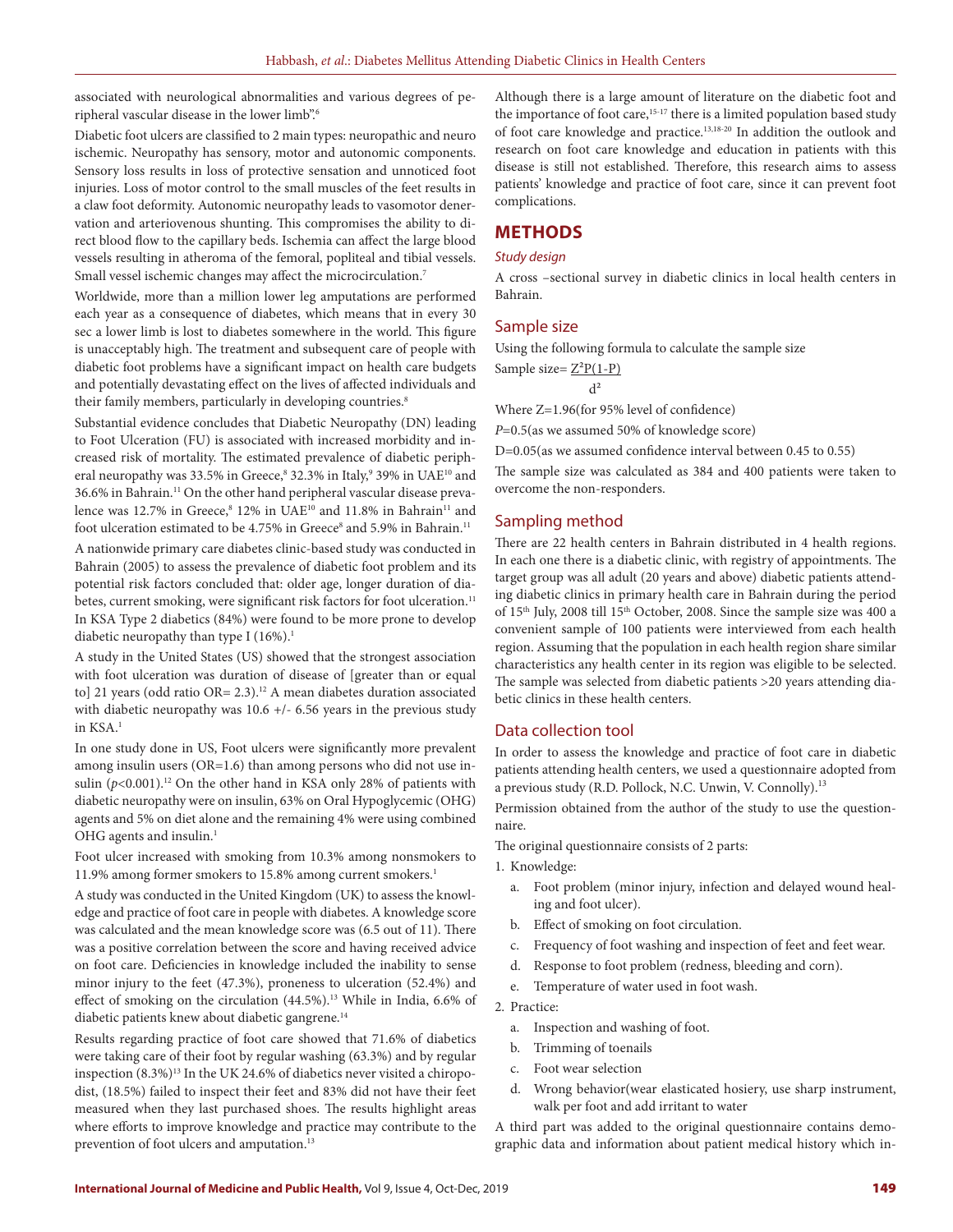clude: gender, age, nationality, level of education, type of diabetes, duration of diabetes, type of management, last  $HBA_{1C}$ , history of smoking and current or previous foot problems.

The questionnaire was translated to Arabic by the authors and re-translated to English by an English teachers. A face validity was checked and translation was corrected accordingly. A pilot study was conducted to check the questionnaire and no changes were needed.

### Definitions of variable

- **• Age group:** Participants age were divided into 4 groups; less than 40, 40-49 years, 50-59 years and more than 60 years.
- **• Education level:** divided into**:** Illiterate, primary, intermediate, secondary, university level.
- **• Smoking status divided into: Smoker**: person who is currently smoking regardless the type (cigarette, Hubble bubble, shisha and pipe); **Ex-smoker**: person who quit smoking regardless the duration of quitting; and **Non-smoker**: person who never smoked.
- $HbA_{1c}:$  Used to assess glycemic control in diabetic patients,  $HbA_{1c}$ levels by (International Federation of clinical chemistry**):** Excellent (<5.3%), Good-fair (5.3-7%) and Poor (>7%).15
- **• Type of DM:** patients were divided into either type1 or type 2 diabetes based on the recorded diagnosis in their files.
- **• Duration of DM (years):** duration since the patient was diagnosed with diabetes have been divided into three groups , less than 10 years, 10-20 years and more than 20 years.
- **• Foot problem:** patients were divided based on the presence or absence of foot problem.
- **• Type of management:** The management style that the aptients received were identified and recorded for each patients as yes or no responses. These management styles are diet, doing exercise, taking oral hypoglycemic tablet and taking Insulin.

### Data collection method

The questionnaire used in UK study was translated from English to Arabic and retranslated again to English to insure the compatibility. The group members reviewed the questionnaire and agreed on how to ask each question (for both Arabic and English version).

Two language (Arabic, English) questionnaires were used. The questionnaire was piloted on 20 patients with diabetes in four health centers (Naim, Budia, Arad and Sitra) and no changes were required.

Each questionnaire was coded and the confidentiality was assured. The questionnaires were filled by the research group. The questionnaires were filled by direct interview of all patients attending diabetic clinic, non-Arabic and English speaker were excluded.

 The interviews were conducted in the diabetic clinic after finishing the appointment with the nurse/doctor.

### Ethical consideration

The protocol of this study was approved by the primary care research committee, also a permission letter was taken and sent to the health centers and a verbal consent was taken from the patients before the interview.

### Data analysis

Data were analyzed using SPSS statistical program version 16.0.

A knowledge score was calculated totaling all correct responses to those questions that were considered to be correct answers from the validated questionnaire adopted from reference.<sup>13</sup>

Mean score and frequency with percentage were used. *t* test was used to compare between two means and Anova test was used to compare between more than two means. *P* value considered to be significant if it is (<0.05).

# **RESULTS**

A total of 400 questionnaires were filled by the research team through interviewing diabetic patients directly.

### Demographic data and disease characteristics

The mean age was 53 years (SD 10). 44.8 % of the sample was male. The sample consisted mostly of Bahraini patients (78%) and there was a variable educational level which includes illiterate (31.9%), primary school (13%), intermediate school (11.5%), secondary school (27.3%) and university (16.8%). (16%) were current smoker. (Table 1)

Most of the patients were having type II diabetes (98%). Patients were on different modalities of managements including diet, exercise, oral therapy and insulin either alone or in combination. The majorities were on oral therapy (86%). 19.5% were on insulin injection, while 55.5% were on diet and only 36.3% of the sample was exercising. (Table 2)

The mean duration of diabetes mellitus was 9.08 years (SD 8.21). The mean  $HbA<sub>1c</sub>$  for the sample was 7.9 (SD 2.7). Foot problem was present in 19.5% of the sample and of these 2.5% had foot ulcer and 0.5% had amputation. (Table 2)

### Knowledge

The maximum possible knowledge score was 11 and it ranged from 0 to 11. The mean was 8 (SD 2). Only 33% of the patients knew that there is no relationship between diabetes and flat feet, 44% of the patients were unaware that they should inspect their feet daily and 38.7% did not think that they should inspect their footwear every time they were worn.

The study showed that Bahraini patients had better knowledge score than non-Bahraini patients (*P*<0.001). Patients with high educational level had a significantly better knowledge score (*P*=0.004). Also higher knowledge score was found in patients with less than 20 years duration of diabetes (*P*=0.001). On the other hand, there were no associations between the knowledge score and gender, glycemic control or having previous foot problem. (Table 3)

### Practice

Feet inspection was practiced by 66.5% of the patients, 86.8% were washing their feet daily and 78.5% were washing their feet in warm water. Only 2% of the patients visited a chiropodist and 1.3% had their toenails trimmed by the chiropodist. 29.8% were trimming their toenails straight across.

71% of all the patients did not have their feet measured when they last bought footwear and only 17.5% received advice about the proper footwear to buy. 20% of them never inspected the inside of their footwear for object and torn lining. 56.5% of the patients were walking barefoot regularly and cleaning nails with sharp instruments was practiced by 22.8%.

Only 16.3% of the patients were adding irritants to the water when they washed their feet. Wearing elasticated hosiery was practiced by 21% of them. (Table 4)

## **DISCUSSION**

For the lack of studies on the importance of knowledge and practice of foot care in diabetic patients, this cross sectional study was conducted in Bahrain for the first time to assess knowledge and practice of foot care in patients with diabetes in primary health care centers.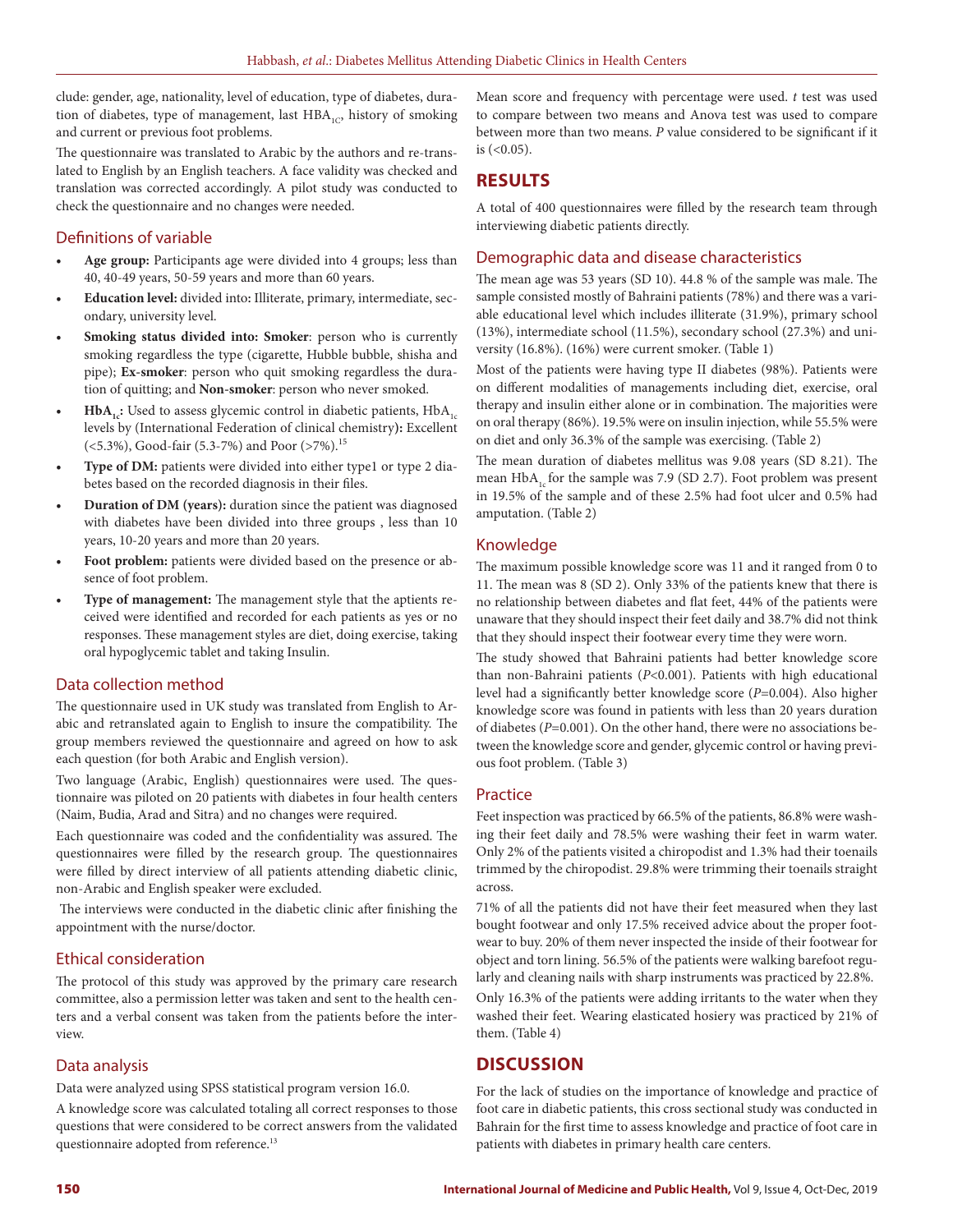| knowledge score.      |                 |                        |       |                             |           |            |
|-----------------------|-----------------|------------------------|-------|-----------------------------|-----------|------------|
|                       |                 | <b>No. of patients</b> | $\%$  | <b>Mean Knowledge score</b> | <b>SD</b> | $P$ -value |
| Age group             | Less than 40    | 43                     | 10.8% | 8.23                        | 2.103     |            |
|                       | $40 - 49$       | 109                    | 27.3% | 8.17                        | 1.761     | 0.245      |
|                       | $50 - 59$       | 160                    | 40%   | 8.03                        | 2.160     |            |
|                       | More than 60    | 88                     | 22%   | 7.64                        | 2.013     |            |
| Gender                | Male            | 179                    | 44.8% | 7.86                        | 2.052     | 0.214      |
|                       | Female          | 221                    | 55.3% | 8.11                        | 1.996     |            |
| <b>Nationality</b>    | Bahraini        | 312                    | 78%   | 8.31                        | 1.786     | < 0.001    |
|                       | Non-Bahraini    | 88                     | 22%   | 6.91                        | 2.410     |            |
| Level of education    | Illiterate      | 126                    | 31.5% | 7.44                        | 2.261     |            |
|                       | Primary         | 52                     | 13%   | 8.10                        | 2.032     |            |
|                       | Intermediate    | 46                     | 11.5% | 8.35                        | 2.152     | < 0.05     |
|                       | Secondary       | 109                    | 27.3% | 8.23                        | 1.730     |            |
|                       | University      | 67                     | 16.8% | 8.37                        | 1.695     |            |
| <b>Smoking status</b> | Smoker          | 64                     | 16%   | 7.7                         | 2.273     |            |
|                       | Previous smoker | 79                     | 19%   | 8.00                        | 1.833     | 0.424      |
|                       | Non-smoker      | 257                    | 64.3% | 8.07                        | 2.013     |            |
|                       |                 |                        |       |                             |           |            |

**Table 1: Demographic data of patients attending diabetic clinic in primary care in Bahrain and its relationship with the mean** 

#### **Table 2: Characteristic of diabetic patients attending diabetic clinic in primary care in Bahrain and its relationship with the mean knowledge score.**

|                        |                | No. of patients | $\%$           | <b>Mean knowledge score</b> | <b>SD</b>                | P-value                  |
|------------------------|----------------|-----------------|----------------|-----------------------------|--------------------------|--------------------------|
| Type of DM             | Type I         | $\,8\,$         | $\overline{2}$ | $\overline{\phantom{0}}$    | $\overline{\phantom{a}}$ |                          |
|                        | Type II        | 392             | 98             | $\overline{\phantom{0}}$    |                          | $\overline{\phantom{a}}$ |
| Duration of DM (years) | Less than 10   | 271             | 67.8           | 8.10                        | 1.817                    |                          |
|                        | $10 - 20$      | 92              | 23             | 8.16                        | 2.396                    | < 0.001                  |
|                        | More than 20   | 37              | 9.3            | 6.84                        | 2.128                    |                          |
| $HBA$ <sub>1c</sub>    | Less than 5.3  | 64              | 16.6           | 8.2                         | 1.912                    |                          |
|                        | $5.3 - 7$      | 101             | 26.2           | 8.09                        | 1.955                    | 0.541                    |
|                        | More than 7    | 221             | 57.3           | 7.91                        | 2.090                    |                          |
| Foot problem           | Yes            | 78              | 19.5.          | 8.00                        | 2.291                    | 0.099                    |
|                        | No.            | 322             | 80.5           | 8.00                        | 1.956                    |                          |
| Type of management     |                |                 |                |                             |                          |                          |
| Diet                   | Yes            | 222             | 55.5           | 7.98                        | 2.017                    | 0.869                    |
|                        | N <sub>o</sub> | 178             | 44.5           | 8.03                        | 2.035                    |                          |
| Exercise               | Yes            | 145             | 36.3           | 7.94                        | 2.16                     | 0.254                    |
|                        | N <sub>o</sub> | 255             | 63.7           | 8.03                        | 1.938                    |                          |
| Tablet                 | Yes            | 344             | 86             | 7.95                        | 2.056                    | 0.299                    |
|                        | N <sub>o</sub> | 56              | 14             | 8.29                        | 1.796                    |                          |
| Insulin                | Yes            | 78              | 19.5           | 7.9                         | 2.105                    | 0.163                    |
|                        | N <sub>o</sub> | 322             | 80.5           | 8.02                        | 2.005                    |                          |

The mean knowledge score was 8 (SD 2) out of possible 11, contrary to previous survey done in the UK (6.5 (SD 2.1).13 Because it was conducted in diabetic clinic in the primary care sitting and shortly after finishing appointment with diabetic nurse\ doctor, in which patients may receive foot care advice.

Although there was a good knowledge score in this study, there were still deficiencies in knowledge about the frequency of foot inspection

and awareness regarding inspection of the inside of footwear for object and torn lining. Compared to the study done in UK, the awareness regarding these knowledge aspects were higher in Bahrain, possibly due to the advice given to the patients by health providers.<sup>13</sup> In UK study, most patients had correct responses to the question about the relationship between diabetes and flat feet.13 On the other hand, a false answer was found in most cases in this study. Perhaps, because they did not know the meaning of flat feet.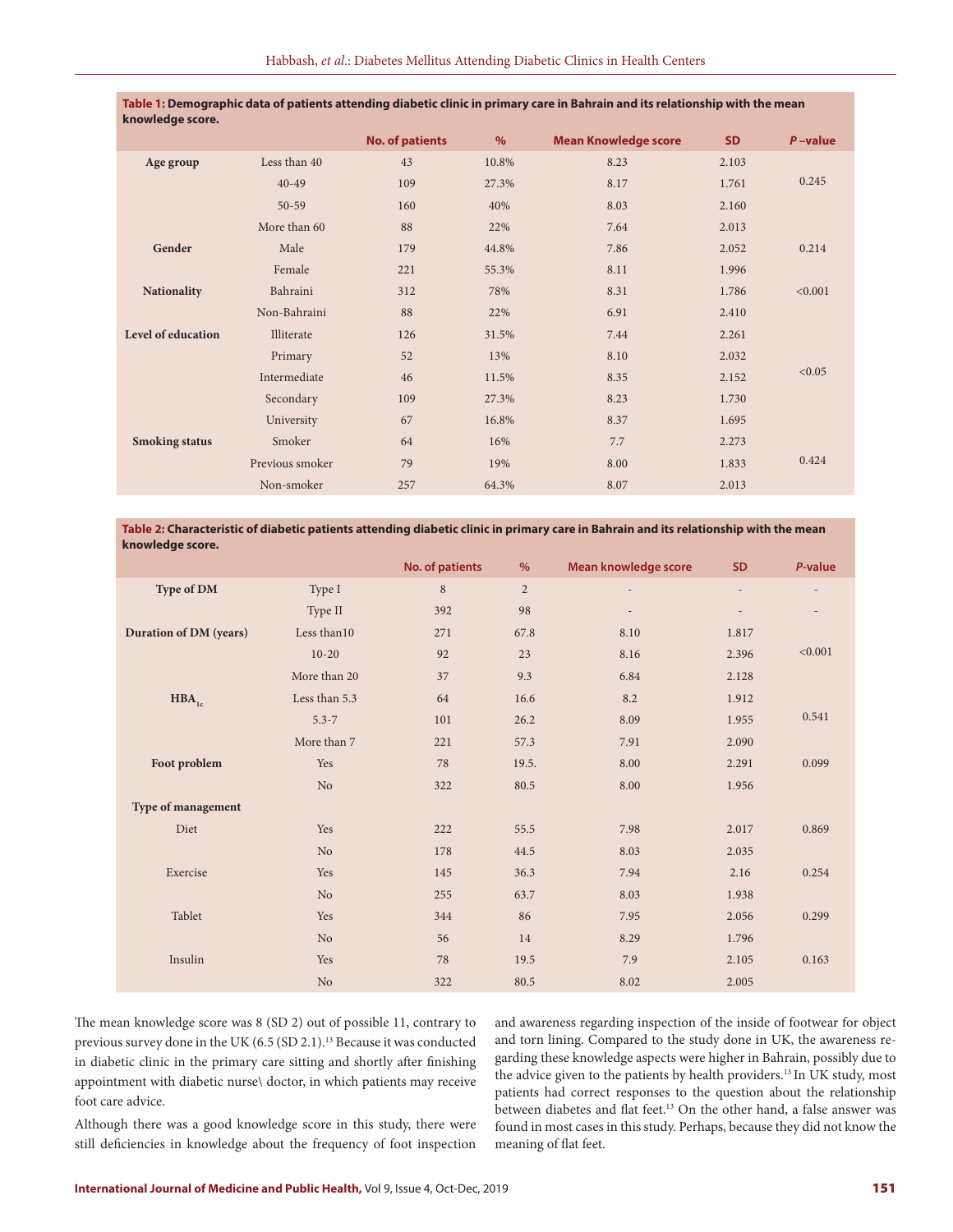| primary care in Bahrain.                                                                                      |                                |                   |      |
|---------------------------------------------------------------------------------------------------------------|--------------------------------|-------------------|------|
| <b>Knowledge questions</b>                                                                                    | <b>Correct answer</b>          | No of<br>patients | $\%$ |
| 1-People with diabetes should look after their feet because they are<br>more liable to get flat feet          | False                          | 133               | 33.3 |
| 2-People with diabetes should look after their feet because they may<br>not feel a minor injury to their feet | True                           | 283               | 70.8 |
| 3-People with diabetes should look after their feet because wounds<br>and infection may not heal quickly      | True                           | 353               | 88.3 |
| 4-People with diabetes should look after their feet because they may<br>get a foot ulcer                      | True                           | 349               | 87.3 |
| 5-People with diabetes should not smoke because smoking causes<br>poor circulation affecting the feet         | True                           | 326               | 81.5 |
| 6-How often do you think you should inspect your feet?                                                        | Daily                          | 224               | 56   |
| 7-If you found redness/bleeding between your toes what's the first<br>thing you would do?                     | See doctor/nurse               | 254               | 63.5 |
| 8-Even if you never had a corn, what would you do if you had one?                                             | See doctor/nurse               | 364               | 91   |
| 9-How often do you think your feet should be washed?                                                          | Daily                          | 357               | 89.3 |
| 10-What temperature of water do you think you should wash your<br>feet in?                                    | Warm                           | 312               | 78   |
| 11-How often do you think you should inspect the inside of your<br>footwear for objects and torn lining?      | Every time foot<br>wear put on | 245               | 61.3 |

# **Table 3: Response to questions regarding knowledge of patients attending diabetic clinic in**

#### **Table 4: Response to questions regarding practice of patients attending diabetic clinic in primary care in Bahrain.**

| <b>Practice questions</b>                 | No of<br>patients | $\%$           |
|-------------------------------------------|-------------------|----------------|
| Visit chiropodist/podiatrist              | 8                 | $\overline{2}$ |
| Inspect feet regularly                    | 266               | 66.5           |
| -Wash feet daily                          | 347               | 86.8           |
| -Wash feet with warm water                | 314               | 78.5           |
| Trim toe nails straight across            | 119               | 29.8           |
| Nails trimmed by chiropodist/podiatrist   | 5                 | 1.3            |
| Feet measured when last bought footwear   | 116               | 29             |
| Received advice when last bought footwear | 70                | 17.5           |
| Never inspect inside of footwear          | 80                | 20             |
| Wear elasticated hosiery                  | 84                | 21             |
| Regularly walk barefoot                   | 226               | 56.5           |
| Clean nails with sharp instrument         | 91                | 22.8           |
| Add irritants to water                    | 65                | 16.3           |

As opposed to Bahraini patients, the non-Bahraini had a significant lower mean knowledge score, possibly because most of them had a language barrier and a low level of education. A higher mean knowledge score was found in a higher educational level (university), possibly due to their higher understanding of the information given by the health providers, or self education. Moreover with the assumption that younger patients are more educated and most health educators gave advice for patients at the time of the diagnosis or soon later, the patients will forget the information. This may explain why the patient with duration of diabetes less than 20 years had a higher mean knowledge score than patients with longer duration.

Although there is a clear international guidelines for managing diabetes,<sup>21</sup> but there is lack of practice identified in this study. For instance, the lowest response rate was in visiting chiropodists and trimming toenails by them, compared to the UK study,<sup>13</sup> perhaps because of the lack of foot care specialists (chiropodists) in governmental health centers and hospitals. Also, contrary to the UK study, this study showed that lack of knowledge in these areas might cause deficiencies in trimming toenails straight across and inspection of feet regularly.<sup>13</sup>

Due to religious need for washing feet every time before praying, this study shows that the majority of the patients wash their feet daily, in comparison to the study in UK, in which the patients had deficiency in this aspect<sup>13</sup> However, one of the hazardous behaviors was walking barefoot, which was practiced by more than half of the patients, in comparison to the UK study (8.9%), possibly, for cultural difference between Bahrain and UK.13

Both studies highlighted similar defects in some areas of practice which include measuring feet and receiving advice when last footwear was bought, wearing elasticated hosiery, cleaning toenails with sharp instrument and adding irritants to water.

This study is important, as it aimed at assessing knowledge and practice of foot care in diabetic patients. It also showed the deficit in areas in knowledge and practice putting patients at high risk in developing foot problems. As it was mentioned earlier, high knowledge score showed in this study is attributed to the good, high quality of the program in the diabetic clinic. However, the practice was poor in several aspects, possibly because of the lack of practical sessions given to the patients. In addition, there were some limitations including the absence of registration system for all diabetic patients in Bahrain. Moreover, another limitation was conducting the study in the diabetic clinic only and not including other diabetics following in regular clinics in primary or secondary care who may have different level of knowledge and practice. Also, time limitation was targeting data collection process which lasted only 3 months and diabetic clinic was not available daily and no evening time was available as the clinic opened in morning time only.

In order to improve foot care practice for the diabetic patients we recommend practical group sessions and teaching videos to be used for